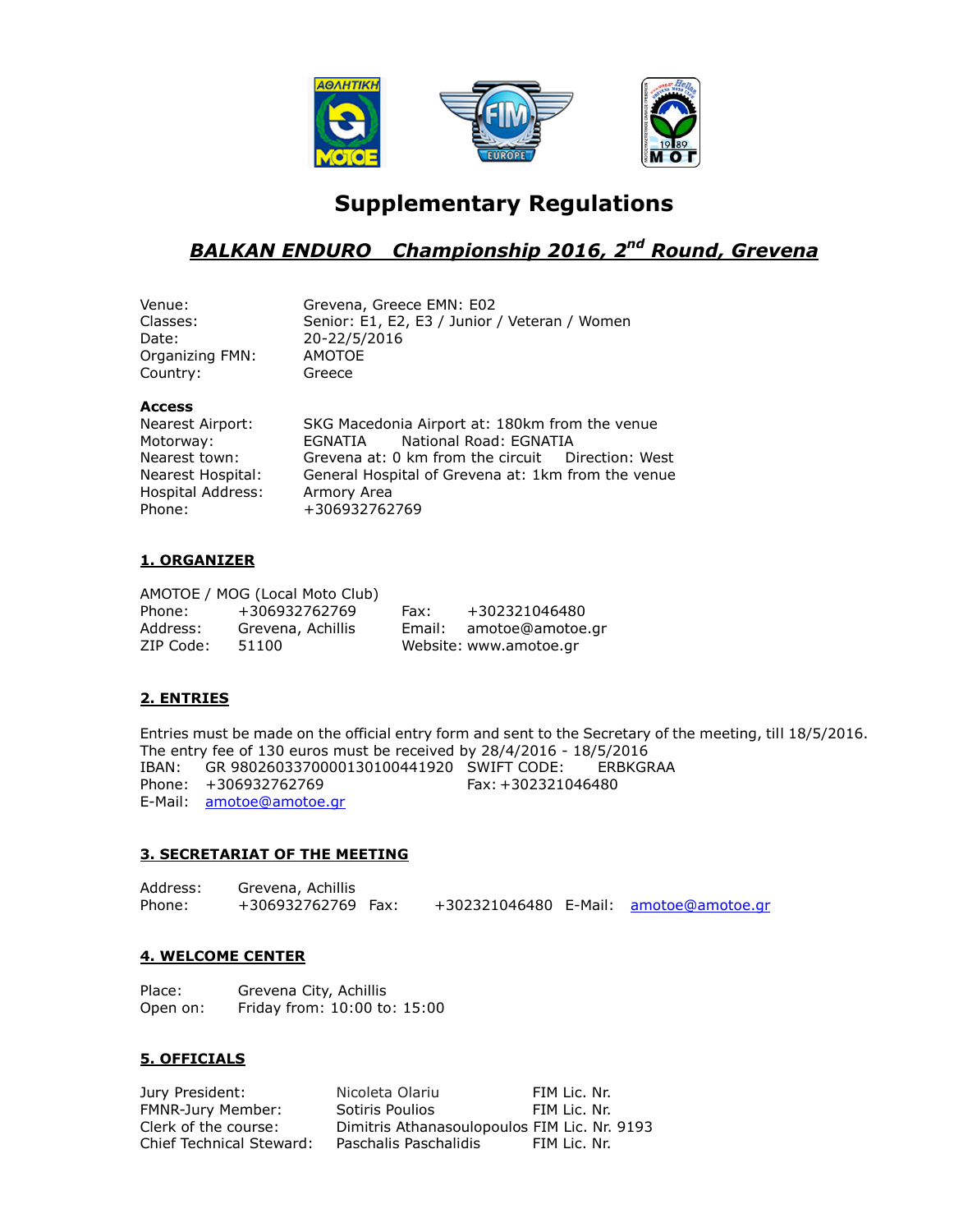Chief Timekeeper: Sokratis Kiosses FIM Lic. Nr. 9047 Environmental Steward: Lefteris Tsaousidis FIM Lic. Nr.

Chief Medical Officer: Nikos Tsoumas FIM Lic. Nr. / INTERSALONIKA Medical Services

FMN-Delegates according to the Art. 50.6 of the FIM Europe Sporting Code. Closing date for entries of FMN Delegates is 5 Days before the Meeting The meeting will be organized in conformity with the FIM Europe Sporting Code, the FIM Europe & FIM ENDURO, the E & R Commission Regulations, the general rules of the (FMNR), where applicable, and this Supplementary Regulations which have been duly examined and approved by the (FMNR).

## **6. STARTING NUMBERS**

See Art. 01.14.3 CLASS NUMBERS and Art. 01.16.1.2 NUMBER PLATES of Enduro Rules From the second event onwards the riders will start class by class in their respective classes following the order determined by the provisional classification of the previous rounds.

The organizer must provide the riders with race numbers at administration. Riders must ensure they have the correct color number plates for their class.

## **7. RECONNAISSANCE OF THE COURSE**

Meeting point: At the start, on Thursday at 10:00 am

## **8. ADMINISTRATIVE AND TECHNICAL INSPECTIONS**

Administrative inspection from 10:00 am to 4:00 pm on Friday Technical inspections: from 11:00 am to 5:00 pm See attached Time Schedule

#### **9. JURY MEETINGS**

The First Jury meeting will be held at Friday at 15:00 Subsequent Jury meetings will be at times decided by the Jury President and these times will be displayed on the Jury room door

## **13. AREA TRAINING**

At 2 km from the paddock and open from 9:30 am to 4:30 pm

#### **14. COURSE**

#### **DAY 1:**

The course for the  $1<sup>st</sup>$  day is the Prologue - Supertest that arrange the starting order for the next days.

#### **DAY 2:**

The course for the first day shall consist of 3 laps of a 69 km course which will include 3 time - checks/lap. There will be a total of 9 special tests, of these will be closed course tests and will be additional timed tests. The VETERAN CLASS make 2 laps of 69km end WOMEN CLASS make 1 lap of 69km .

#### **DAY 3**

The course for the first day shall consist of 3 laps of a 69 km course which will include 3 time - checks/lap. There will be a total of 8 special tests, of these will be closed course tests and will be additional timed tests.The VETERAN CLASS make 2 laps of 69km end WOMEN CLASS make 1 lap of 69km .

The location and length of each test shall be displayed at the secretary of the meeting from 9:30 am on Thursday.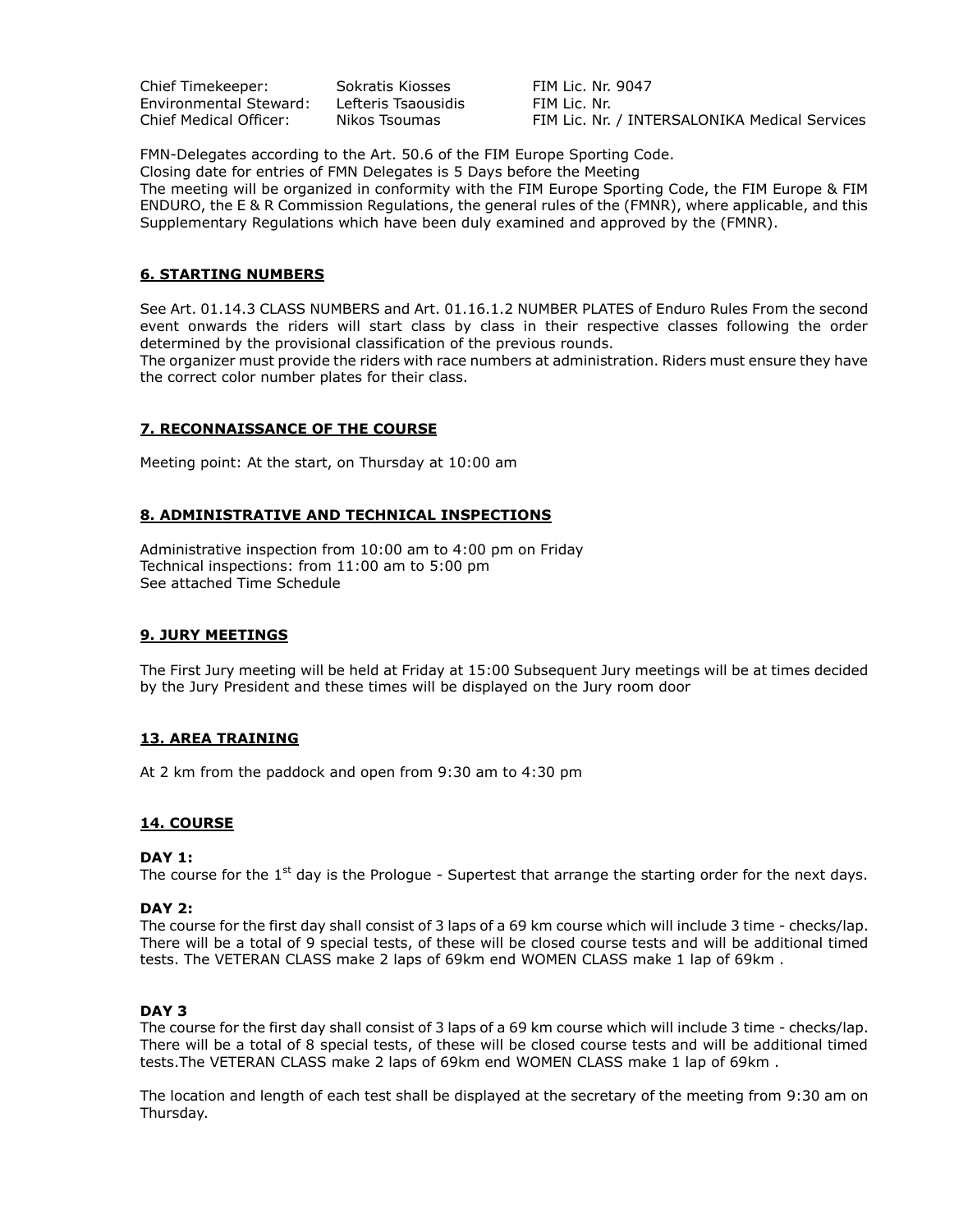## **15. FUEL**

In according with FIM specifications.

## **16. INSURANCE**

By endorsing the application form for entry, the FNM of the rider certifies that the rider is insured in according with the FIM Europe requirements.

The organizer has contacted a third party insurance in according with Art. 110.1 of the FIM Europe Sporting Code. This insurance includes a guarantee of the minimum amount as stipulated by the FIM Europe Management Council. The Insurance comes in effect 2 days before the first practice and ends after the Prize ceremony of the meeting.

The organizer disclaims all responsibility for damage to a motorcycle, its accessories and components arising out of an accident, fire or other incident.

## **17. PROTEST AND APPEALS**

Any person or group of persons (rider, entrant, manufacturer, official, etc.), recognized by the FIM and concerned by a decision taken under the authority of the FIM Europe, may ask for redress for the consequences of that decision.

Protest must be lodged according to the FIM Europe Disciplinary and Arbitration Code and the Supplementary Regulations and be accompanied by a fee of 130 € returnable if the protest is justified. In general, protests against eligibility of a rider entered, must be made before the start of the official practice.

Protests against results must be presented to the International Jury within 30 minutes following the publishing of the results.

An appeal can be made to the FIM Europe Disciplinary Commission against a decision of the International Jury.

Protest entailing a fuel control: See FIM Europe MX rulebooks.

## **18. PRICE-GIVING CEREMONY**

Venue of the prize-giving ceremony: Grevena Achillis, at Paddocks Area. Riders who qualify for prizes are invited to attend the prize-giving ceremony. If invited attendance to the prize giving ceremony or press conference is compulsory.

## **19. INTERPRETATION OF THE SUPPLEMENTARY REGULATIONS**

The interpretation of these regulations rests entirely with the Jury. In case of dispute, regarding the interpretation or if there is any difference between the two official texts, the English text will prevail.

## **20. MISCELLANEOUS**

The maximum fee for Transponders rent is 100€, the fee has to be returned after the transponder is received back. Place and date: The press office is equipped with a high speed internet connection over the whole meeting. The Clerk of the Course: Dimitris Athanasoulopoulos Approved by FMNR: Ilias Kougias Approved by FIM Europe: